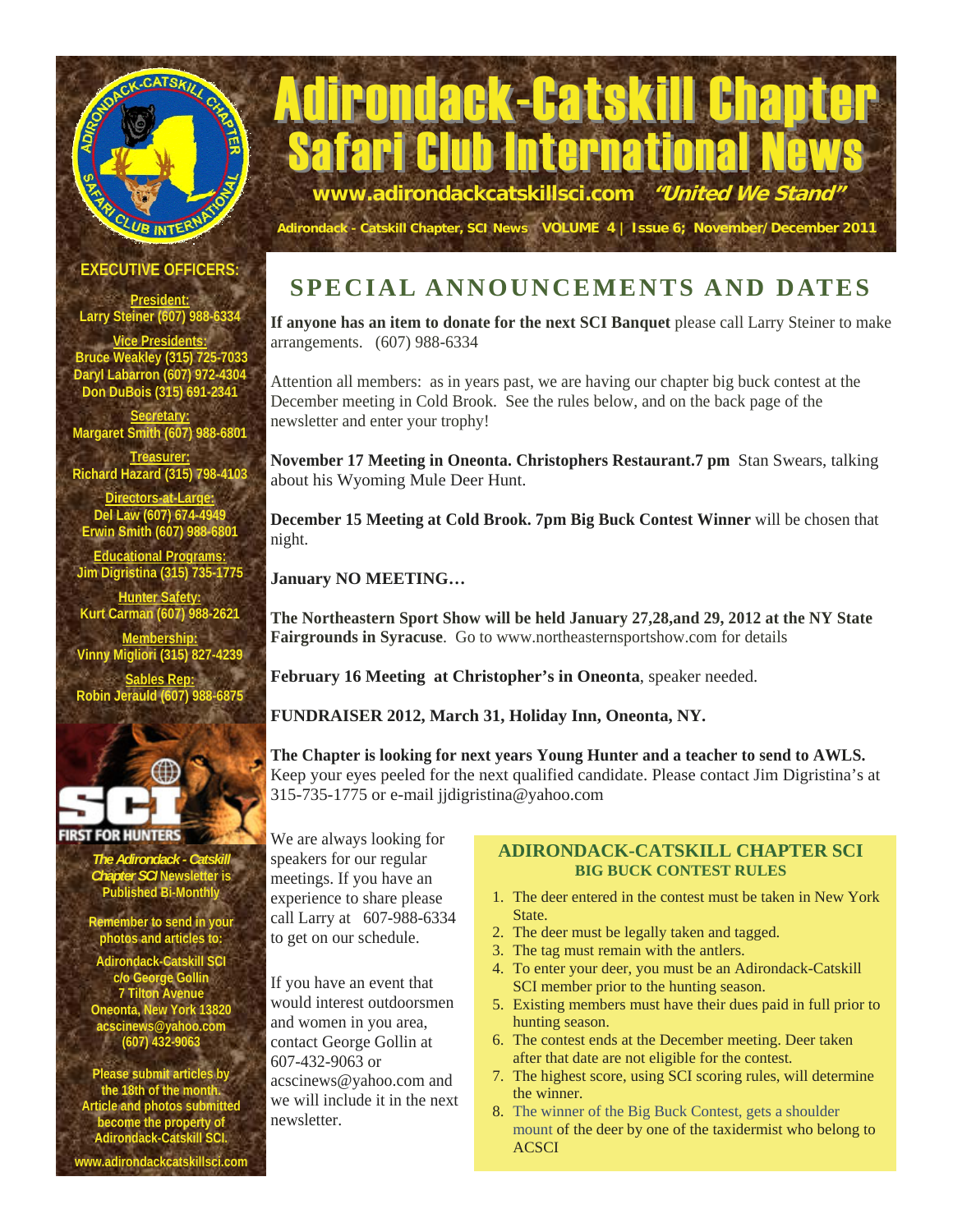#### AUGUST 2011 LEOPARD HUNT SAFARI

This hunt took place at the early part of August of 2011.

Tony Denison of Cazenovia, NY hunted for leopard in the Matobo Hills near the Mangwe River in Zimbabwe. They hunted with PH Gordon Stark of Nhoro Safaris and a very good friend of Gordon's, Neville Rosenfels. They hunted the farm of Betty and Ernest Rosenfels. Gordon had baited a few days before I had arrived. They shot a few impala for fresh bait and put out fresh drags. On the fifth day they had a leopard hit the bait so they built a blind about 70 yards from where the bait was hanging. They got in the blind at 3:00 pm with their heavy coats on and thought they probably would have to stay in the blind all night. But at 9:00 pm the leopard hit the bait. They gave the leopard a few minutes to start eating and when Gordon heard him crunching on the bones, he signed me to get ready to shoot. He put the light on the leopard and I shot a very nice young male just six feet long.

Neville Rosenfels' great grandfather travels across Africa to Bulawayo in the early 1800's. Neville and his Dad recently rebuilt the wagon which his great grandfather traveled in on that original trip. To finish a terrific leopard hunt, Neville's Dad hooked up that wagon with sixteen oxen and they took a trek in the African bush for a few hours. What a fantastic way to finish the wonderful hospitality they provided.

If anyone would like more information about hunting with Nhoro Safaris, you can contact Tony Denison by telephone at 315-655-3517 or by e-mail at discount375@peoplepc.com. Nhoro Safaris can be reached by telephone at 011-27-84-1521 or by e-mail at nhorosafaris@aol.com.



## Neal Johnsen

Hey Guys, I had a great hunt with Midnight Sun Safaris in Healy AK. With my Guide Adam I took a 100 lb Male Grey Wolf and a 35" Dall Ram, with Guide Chris we bagged a 56" Moose & 8' Grizzly. approx 600 lbs. I need to have Frank Zitz ,Taxidermist measure the skull. Owner Coke Wallace has an excellent area & hunting operation in the Alaskan Range Mts. Near Denali Park. I highly recommend anyone looking to hunt Dall Sheep, Moose or Grizzly to hunt with him. I also watched a Wolverine hunting up a creek bed, a very rare site.







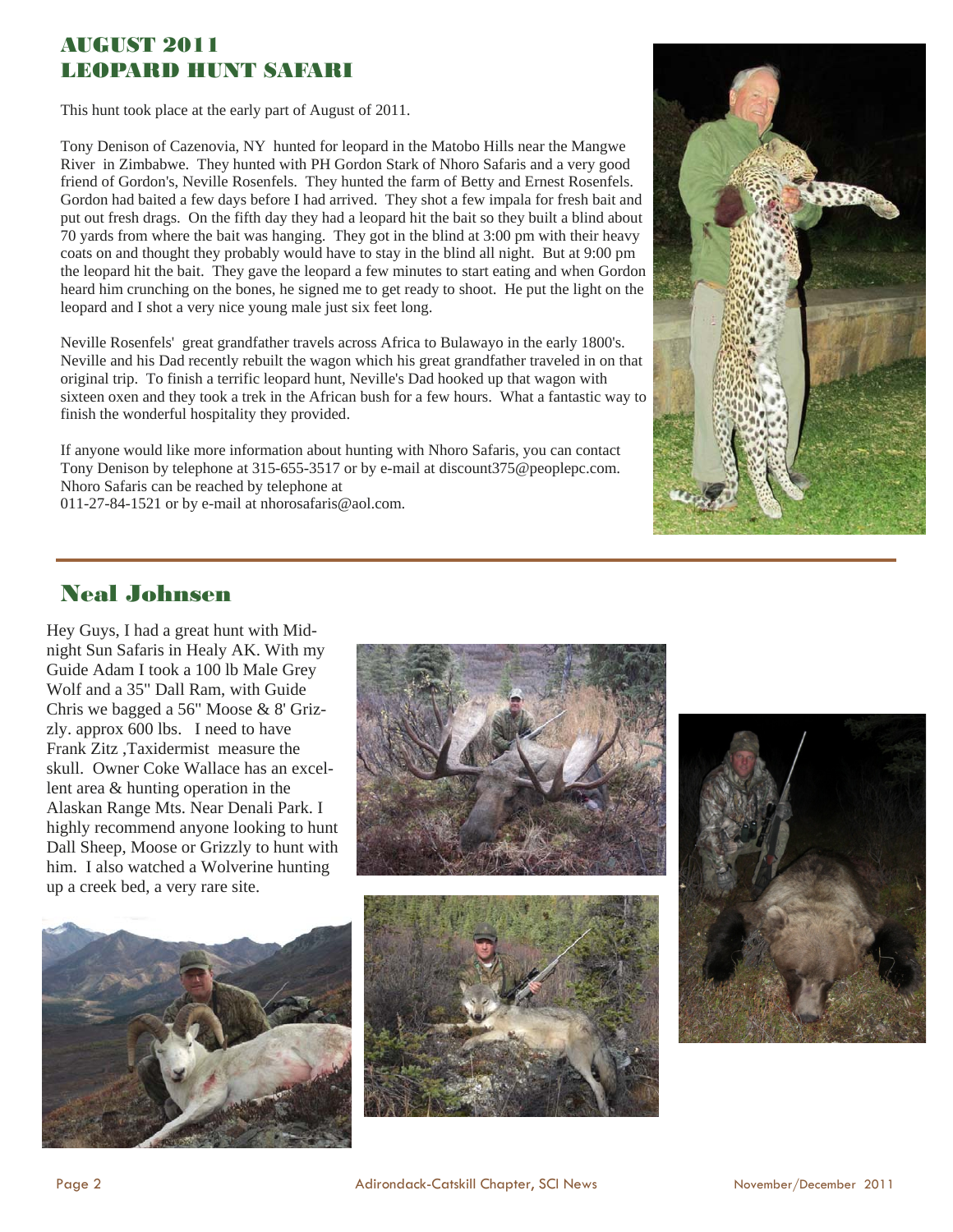#### **TIM FURNER NWTF CHAPTER PRESIDENT MADISON COUNTY.**



 On September 24-25 we held a early season youth Goose hunt. On the 24th six kids attended a training day, this was designated to educate the kids on Waterfowl identification, decoy setup, shooting out of a layout blind and proper shooting and gun safety. We had eleven volunteers on the 25th that took the kids out in four different groups. In total the groups harvested thirty Canada Geese. The kids had a great time and enjoyed the morning in the field. We also had many great companies that donated calls, lanyards and hats for all the kids!

#### **SABLES NEWS**

Thanks to all who contributed both items and cash donations for the Blue Bag that we sent in August to South Africa with Jeff Trogan and his daughter Rachel. The bag weighed more than the airlines allowed so thanks to the clever packing of Rachel and Jeff, everything made it there. This means we are starting at zero for the next bag. More to come as we arrange the bag destinations of the future. We were also able to pay for Rachel to harvest an impala as a meat donation for the school.

## **SABLES EDUCATION**

If you think education makes a difference than you don't want to miss the opportunity to be a part of Adirondack-Catskill Sables Committee. We meet one hour prior to the chapter meeting, the third Thursday of the month (see the newsletter for meeting details). Current projects include, funding a Hands on Wildlife Box (HOW), donations for the Chapter Fund Raiser, and exploring opportunities to assist local libraries that sustained flood damage from "Irene" and "Lee". Members can also belong to the chapter, but that is not a requirement.

Call or email Robin Jerauld for details, 607-643-1978 or rjerauld@toast.net.

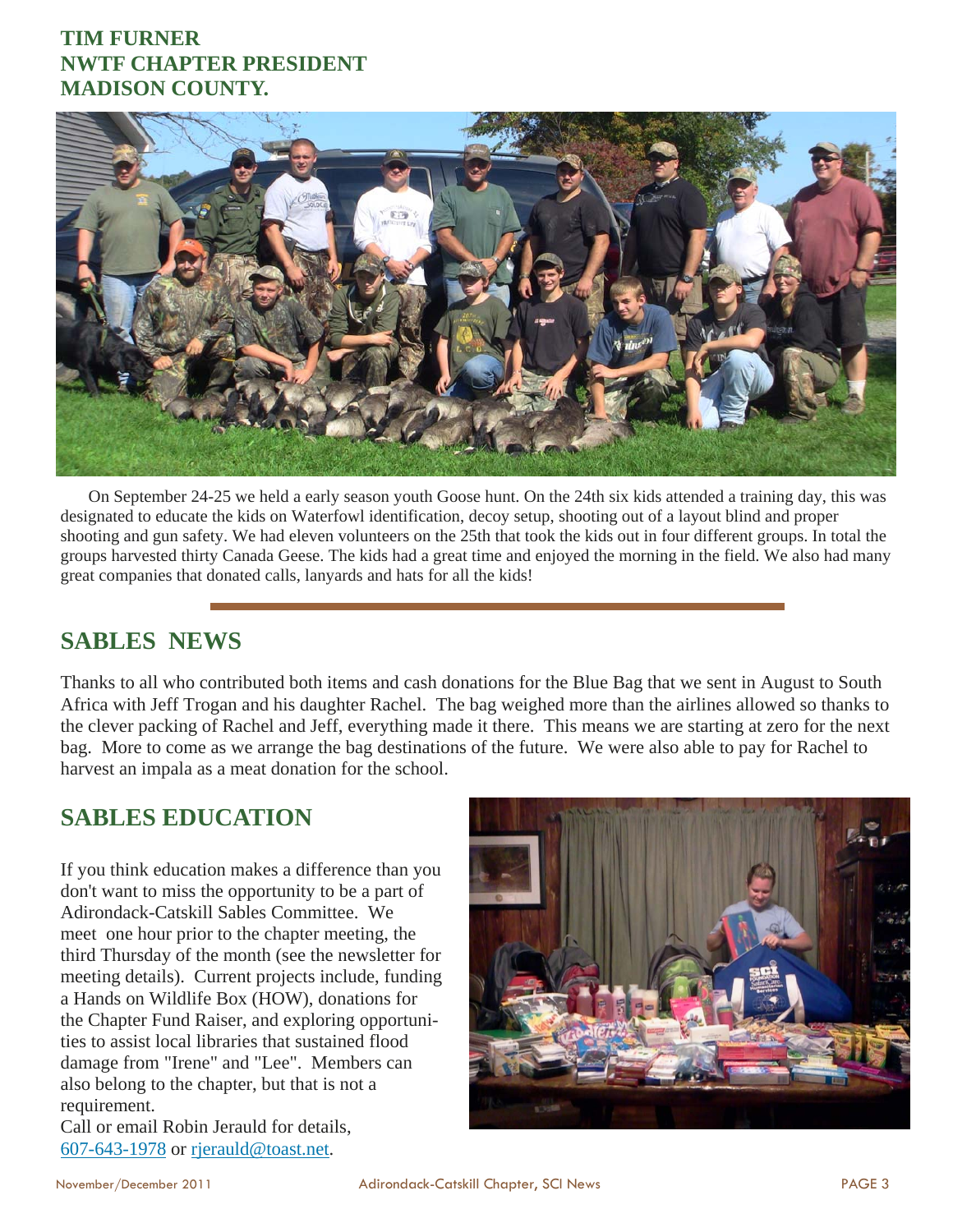#### **Richard Hazard (age19) Last year's young hunter recipient with his first archery taken black bear in Ontario on August 22, 2011**

On August  $19<sup>th</sup>$ , 2011 I left my home at 2:30 in the morning for my first big game hunting trip outside of New York State. Ahead of me lay a 700 mile, 15 hour drive north to Kapuskasing, Ontario. We were going after black bear, and accompanying me on this hunt was my father, my brother, Jeff, my friend, John Fornino, Jim DiGristina, Vinny Migliori and his son, and several other

hunters. We arrived at our hunting cabin late in the afternoon on Friday. After getting settled in, I wasted no time in convincing my father to drive us to the local beverage center, so I could take full advantage of being 19 in Canada. When that was all said and done, we had a quick dinner and soon settled in for the night.

The next morning we woke up early and prepared to set out. Our guide, JF, gave us each a bucket of donuts and showed us to our tree stands, and I managed to get in quietly with my bow before first light. The hours began to slowly go by, and before long it was getting dark out again. Despite not having seen anything, I was anxious to get back to camp, where I could rendezvous with the other hunters and see how they did, get a hot meal, and enjoy an ice cold Canadian beer. After getting picked up and eventually making it back to camp (we may have gotten lost once or twice while driving alone on those back roads the first night), it turned out that everyone else also had similar stories from the day. After retelling all our stories and different situations for a few hours, I got ready for bed and turned in to rest up for the next day.

The next morning began the same way. I got into my stand early and prepared for another long day. Despite sitting as still as possible, watching the donut barrel all day, I was unsuccessful in seeing anything. Just before dusk, I heard what sounded like a dog whimpering close by. I sat still and listened for a bit longer, and I almost jumped out of my tree stand when those whimpers suddenly turned into the unmistakable howling of a timber wolf. Others began to join in from nearby, and I was a bit hesitant in climbing down out of my tree stand that night. I was soon picked up and brought back to camp, with hopes that the next day would be my lucky one.

I was in my stand by 10:00 A.M. the next day, and I was a bit disappointed to see that my donut barrel had not been hit since I had started hunting there. Regardless, I was determined to get a bear and so I stayed put and sat the day out. As the hours rolled by and I still wasn't seeing anything, I started to lose patience a bit. I remember sitting so still in that stand that a red squirrel mistook me for a tree and began running up and down my legs. This was undoubtedly one of the red squirrels that had been tormenting me with its chirping for the past 2 days, and it had chosen the wrong time to annoy me, because I let some of the frustration out by quickly grabbing the squirrel in my hand and throwing it far off into the bushes. I sat still for another hour or so and then I heard a rifle shot, which I immediately took for my friend, John, who was situated about 2 miles south of me. I heard him shoot 2 more times, and since I was sick of sitting there, I got out of my stand and started jogging in his direction. When I got to him 15 minutes later I saw that he had shot a bear with his Remington 30-06. I quickly congratulated him and helped him drag it out of the brush and onto the road. Soon after, our ride showed up, and my father, Jeff, and Jim helped us get the bear into the truck and back to camp. I was glad that John had taken a good trophy, and it encouraged me to prepare for another day's hunt the next morning.

Up to this point, my father, having already taken a black bear some years before, had been regularly seeing several averagesized bears in his stand, but had passed on them. He told me how he had enjoyed watching one of them because he would toss away the bagels and cakes in the barrel and only eat the donuts. He appropriately dubbed him "Donut Boy", and told me that I was more than welcome to take his stand and see if I had any luck there. I took him up on his offer and began the fourth day of hunting from that location. I didn't have to wait very long before two small bears appeared out of nowhere and started rifling through the donuts. Soon after, two more bears showed up and began playing with the smaller bears and eating alongside them. I watched as one of the bears grabbed a Tim Horton grain bagel with his paws and tossed it off to the side before stuffing his face full of some jelly-filled donuts. I knew him at once to be Donut Boy, and even though the thought crossed my mind of sticking him with an arrow, I hesitated and sat back to enjoy watching him pick through the donuts.

The fourth bear of the lot was equally as big as Donut Boy, but he was a bully. He started chasing all the smaller bears off and biting them, and even went so far as to swat Donut Boy upside the head and scare him off. I knew then and there that "Bully Boy" was going to be my pick. I drew my string back and was about to let an arrow fly, when I heard something beneath me and looked down to see one of the smaller bears climbing up my tree stand in an effort to escape the bully. Not knowing I was actually in the stand it was climbing, the bear was heading straight for me! I looked back up and saw Bully Boy walking away through the brush, and it was then that I decided to thread the needle through the thick pine forest at my target. I let the arrow go and was sure I had hit him as I saw him dart off into the undergrowth. The bear climbing my stand saw the commotion and looked as surprised as I first did when he looked up at me. He instantly shot back down the stand and took off into the woods. I waited half an hour and then climbed out of my stand to see if my arrow had found its mark. I came to the spot I knew the bear was when I shot, and was able to retrieve my arrow. Upon picking it up, I was dismayed to find no traces of blood or hair on it. I looked it over a dozen times and even went so far as to cut off a small piece of my white undershirt, wet it, and run it down the shaft and fletchings. I managed to detect what I thought to be the tiniest fleck of blood on the cloth, but it was so small that I couldn't whole-heartedly believe it to be anything of importance.

**OVER OVER**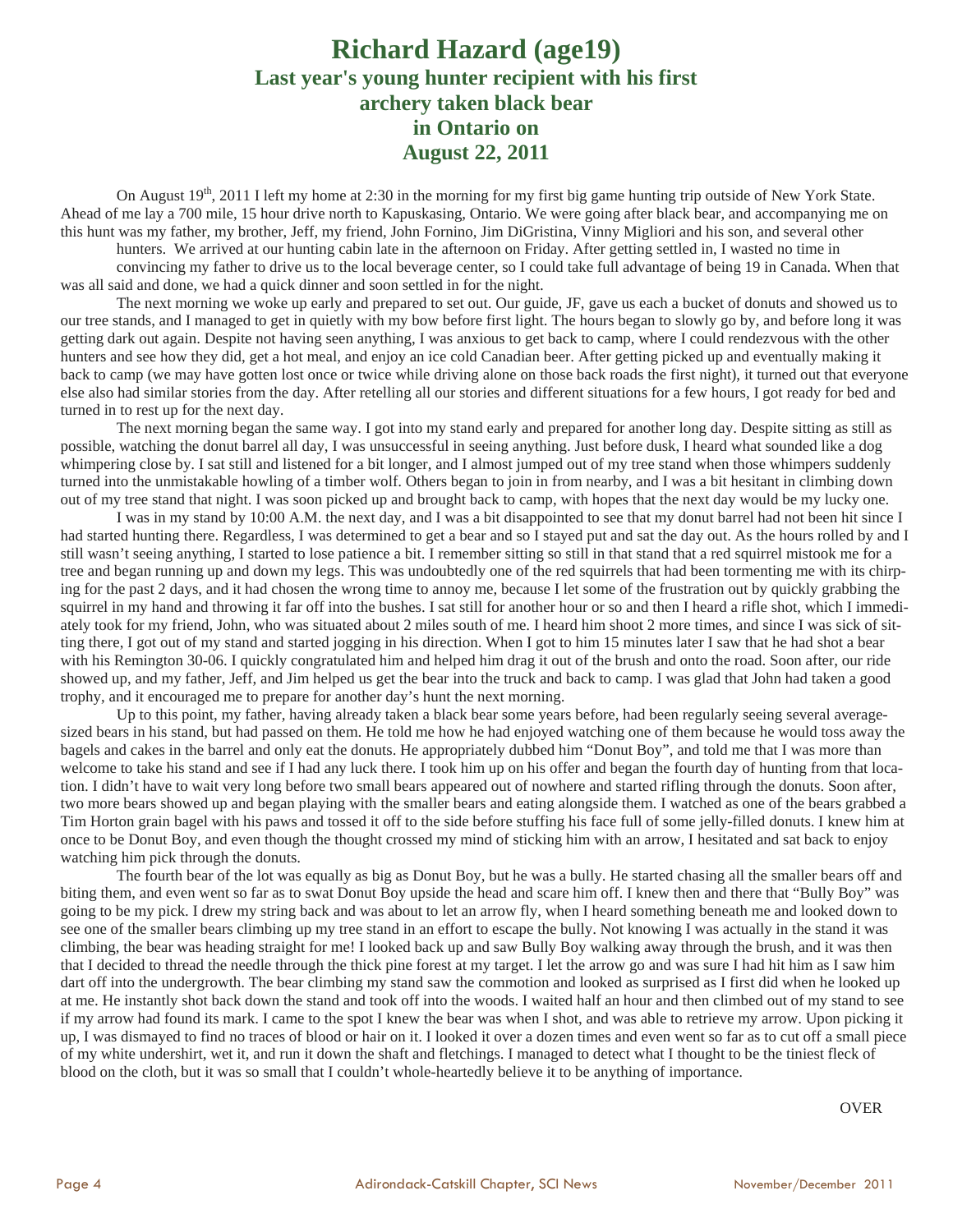Demoralized, I climbed back into my stand and sat down, going over the event in my head over and over again. There was no way I could have missed it. I could hear the voices of my father, brother, and friends in my head – all recalling past years of unsuccessful shots at deer, turkeys, and other game and taunting me in their own pervasive ways. I grinded my teeth and pushed them out of my head, deciding to get down out of the stand and check the site over again. I started walking in the direction the bear had run, meticulously combing over every bit of landscape along the way. Suddenly I saw a spot of blood on the ground. It wasn't very big, but it couldn't have been any more of a welcome sign to me. It proved I had hit the bear, and it gave me hope. I kept walking a bit and found more blood, and then more and more. The small drops were getting bigger and easier to see. I wove through the brush and came upon a huge pool of blood that looked like it had been dumped out of a 5 gallon bucket. I suddenly became cognizant of the fact that I was tracking a wounded animal that could potentially be very dangerous. I was also doing it alone and with a compound bow. I considered waiting a bit for someone to show up, but not having any way of communicating with anyone in the middle of Ontario's wilderness, I decided to slowly push on. All caution went to the wind about 10 minutes later when I saw the body of Bully Boy on the ground up ahead. I slowly approached him, and soon felt the relief and excitement rush to me as I saw he was dead.

This was one of the only times I had ever seen a bear in the woods, and I was now marveling over what a trophy it was. I began to wonder how in the world I was ever going to drag this thing out. He had only run about 100 yards from the spot where I had shot him, but the country was so thick that you couldn't see more than 15 yards ahead of you through the pine woods. I decided to walk out to the road and wait for one of the guides or other hunters to drive by and give me a hand. I didn't have to wait long before JF showed up and together we dragged the bear out and got it onto his truck. He congratulated me and before we headed back to camp I left a message on the trail to let anyone else know I had already left, just in case they came looking for me. I watched JF harvest the bear and we got some good meat out of it that I'm still eating to this day. Despite a slow start, my first big hunting trip turned out to be an exciting and memorable experience that was made even better by the family and friends who I got to enjoy it with. I am very much looking forward to my next one.



#### **Here's Richard's bear before the shot.**

**Here's Richard's bear after the shot.**